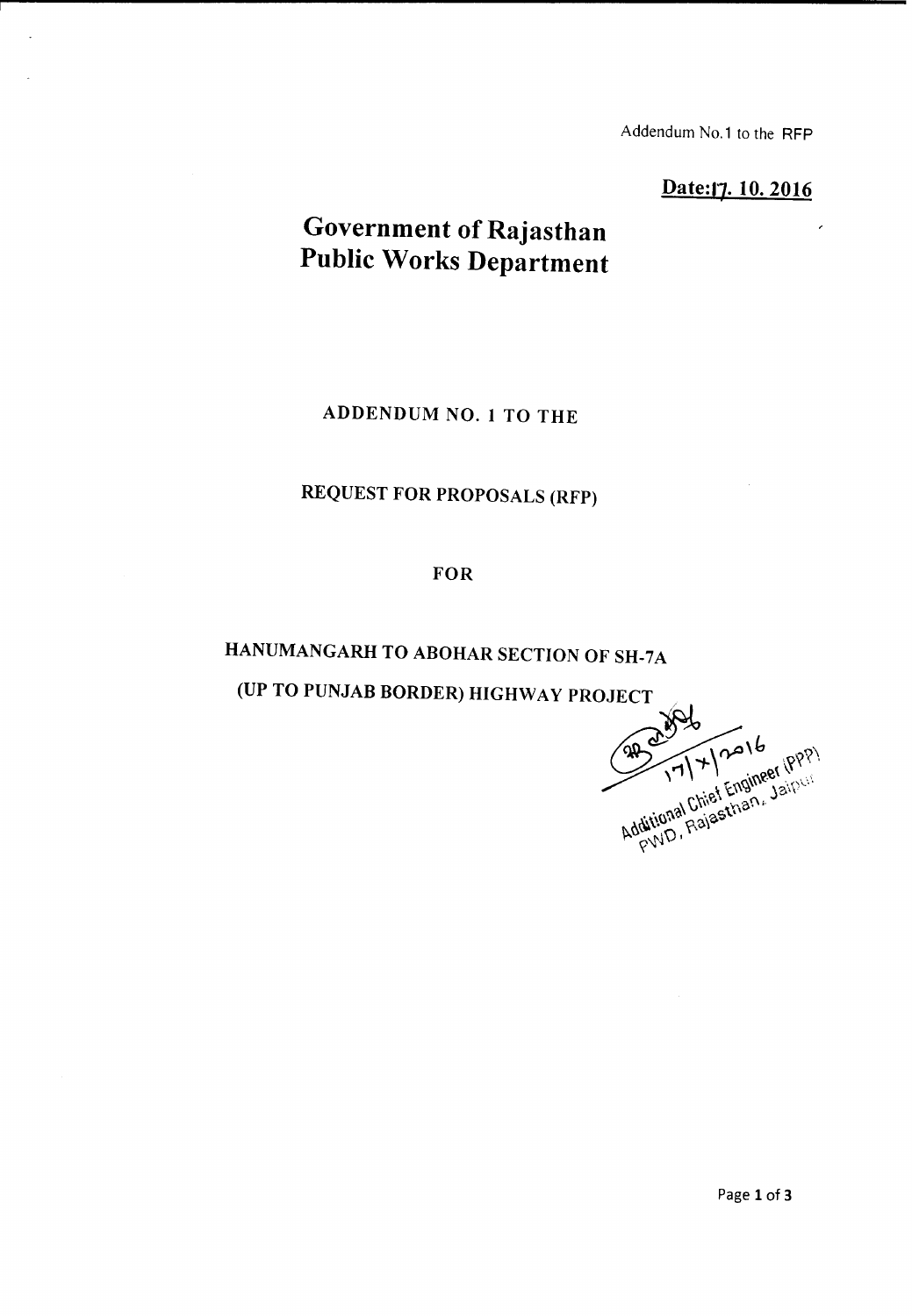The following is the modification to the RFP for Hanumangarh to Abohar Section of SH-7A (up to Punjab Border) Highway Project. The deletions from the earlier text of the RFP are indicated as strikethroughs and additions are underlined.

|             | S. No.         | <b>Clause No</b>                                                        | Provision of the RFP/DCA                                                                                                                                                                                                                                                                                                                                                                                                                                                                                                                                                                                                                                                    |
|-------------|----------------|-------------------------------------------------------------------------|-----------------------------------------------------------------------------------------------------------------------------------------------------------------------------------------------------------------------------------------------------------------------------------------------------------------------------------------------------------------------------------------------------------------------------------------------------------------------------------------------------------------------------------------------------------------------------------------------------------------------------------------------------------------------------|
| $2\sqrt{2}$ | -1             | 3.1.1 of Draft<br>Concession<br>Agreement                               | Subject to and in accordance with the provisions of this Agreement,<br>Applicable Laws and the Applicable Permits, the Authority hereby grants to<br>the Concessionaire the concession set forth herein including the exclusive<br>right, licence and authority to construct, operate and maintain the Project (the<br>"Concession") for a period of 2+ (twenty one) 19 (nineteen) years<br>commencing from the Appointed Date, and the Concessionaire hereby<br>accepts the Concession and agrees to implement the Project subject to and in<br>accordance with the terms and conditions set forth herein:                                                                 |
|             | $\overline{2}$ | 30.1.1 of<br>Draft<br>Concession<br>Agreement                           | * * * * For the avoidance of doubt, Additional Tollway does not include<br>any expressway or other toll road connecting, inter alia, Hanumangarh and<br>Abohar (upto Punjab border) i.e. km 0.000 and km 43.000 Design Changes<br>form Chainages from km 0.000 to km 42.655 km on State Highway No. 7A,<br>if the length of such expressway or toll road exceeds the length of the existing<br>route comprising the Project Highway by 15% (fifteen per cent) thereof.                                                                                                                                                                                                      |
|             | $\mathfrak{Z}$ | $30.2$ (a) of<br>Draft<br>Concession<br>Agreement                       | if the Additional Tollway is commissioned or operated between the 10th<br>(tenth) and 2 <sup>1th</sup> (twenty first) 19 <sup>th</sup> (nineteenth) anniversary of the Appointed<br>Date, the Concessionaire shall be entitled to an additional Concession Period,<br>which shall be equal in duration to the period between the opening of the<br>Additional Tollway and the 2 <sup>1th</sup> (twenty first) 19th (nineteenth) anniversary.<br>For the avoidance of doubt, if the Additional Tollway is commissioned or<br>operated on the 16 <sup>th</sup> (sixteenth) anniversary, the Concession Period shall be<br>deemed to be 26 (twenty six) 22 (twenty two) years. |
|             | 4              | S.No. 2 of<br>table in Para<br>1.6 $(a)$ ,<br>Annex- I of<br>Schedule-B | Design Chainage(In Km.) 40.120 40.250                                                                                                                                                                                                                                                                                                                                                                                                                                                                                                                                                                                                                                       |
|             | 5.             | Para 1.4<br>Annex-I of<br>Schedule-B                                    | <b>ROB/RUB</b><br>The Concessionaire is not required to build any ROB/RUB on the Project<br>Highway. The ROB/RUB is proposed to be constructed by Public Works<br>Department Rajasthan under Central Road Fund (CRF) scheme. During its                                                                                                                                                                                                                                                                                                                                                                                                                                     |